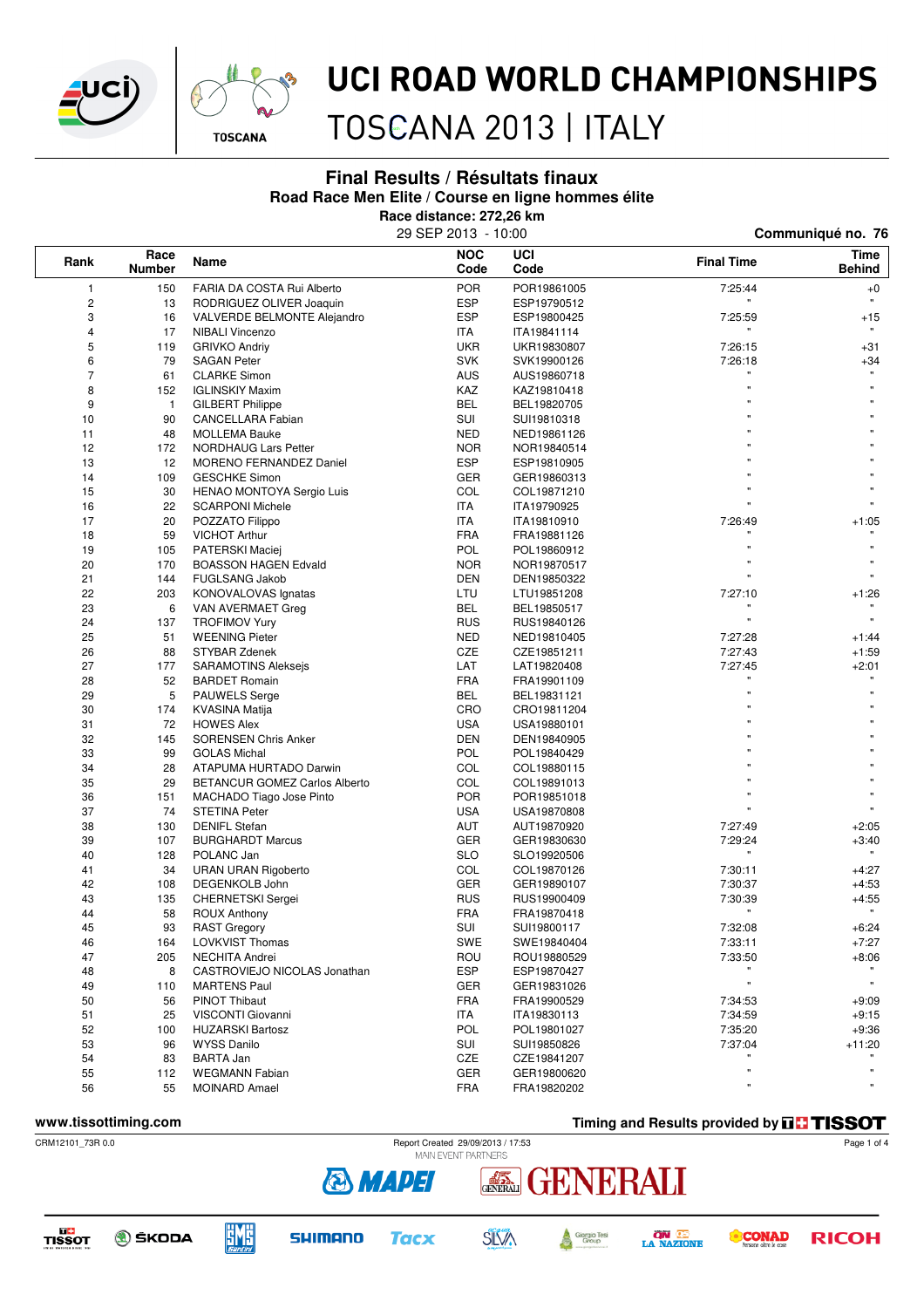



# UCI ROAD WORLD CHAMPIONSHIPS

TOSCANA 2013 | ITALY

### **Final Results / Résultats finaux**

### **Road Race Men Elite / Course en ligne hommes élite**

**Race distance: 272,26 km**

|                        |                |                                 | 29 SEP 2013 - 10:00 |             | Communiqué no. 76 |                       |  |
|------------------------|----------------|---------------------------------|---------------------|-------------|-------------------|-----------------------|--|
| Race<br>Rank<br>Number |                | Name                            | <b>NOC</b><br>Code  | UCI<br>Code | <b>Final Time</b> | Time<br><b>Behind</b> |  |
| 57                     | $\overline{c}$ | <b>BAKELANTS Jan</b>            | <b>BEL</b>          | BEL19860214 | Ħ                 |                       |  |
| 58                     | 102            | <b>MAJKA Rafal</b>              | POL                 | POL19890912 | 7:38:39           | $+12:55$              |  |
| 59                     | 54             | <b>GAUTIER Cyril</b>            | <b>FRA</b>          | FRA19870926 | 7:40:55           | +15:11                |  |
| 60                     | 46             | <b>KELDERMAN Wilco</b>          | <b>NED</b>          | NED19910325 |                   |                       |  |
| 61                     | 60             | <b>VOECKLER Thomas</b>          | <b>FRA</b>          | FRA19790622 | $\mathbf{u}$      | $\pmb{\mathfrak{m}}$  |  |
|                        | 133            | <b>PREIDLER Georg</b>           | AUT                 | AUT19900617 | <b>DNF</b>        |                       |  |
|                        | 11             | MARTINEZ DE ESTEBAN Egoi        | ESP                 | ESP19780515 | <b>DNF</b>        |                       |  |
|                        | 4              | <b>MONFORT Maxime</b>           | <b>BEL</b>          | BEL19830114 | <b>DNF</b>        |                       |  |
|                        | 95             | <b>SCHAR Michael</b>            | SUI                 | SUI19860929 | <b>DNF</b>        |                       |  |
|                        | 9              | <b>CONTADOR VELASCO Alberto</b> | <b>ESP</b>          | ESP19821206 | <b>DNF</b>        |                       |  |
|                        | 14             | SANCHEZ GIL Luis Leon           | <b>ESP</b>          | ESP19831124 | <b>DNF</b>        |                       |  |
|                        | $\overline{7}$ | VAN SUMMEREN Johan              | <b>BEL</b>          | BEL19810204 | <b>DNF</b>        |                       |  |
|                        | 44             | <b>GESINK Robert</b>            | <b>NED</b>          | NED19860531 | <b>DNF</b>        |                       |  |
|                        | 94             | REICHENBACH Sebastien           | SUI                 | SUI19890528 | <b>DNF</b>        |                       |  |
|                        | 49             | <b>SLAGTER Tom Jelte</b>        | <b>NED</b>          | NED19890701 | <b>DNF</b>        |                       |  |
|                        | 188            | <b>PARISIEN Francois</b>        | CAN                 | CAN19820427 | DNF               |                       |  |
|                        | 19             | PAOLINI Luca                    | ITA                 | ITA19770117 | <b>DNF</b>        |                       |  |
|                        | 165            | <b>LUDVIGSSON Tobias</b>        | SWE                 | SWE19910222 | <b>DNF</b>        |                       |  |
|                        | 155            | <b>GODOY Yonder</b>             | <b>VEN</b>          | VEN19930419 | <b>DNF</b>        |                       |  |
|                        | 184            | MAGALLANES ARANDA Juan Pablo    | <b>MEX</b>          | MEX19820206 | <b>DNF</b>        |                       |  |
|                        | 129            | <b>BRANDLE Matthias</b>         | AUT                 | AUT19891207 | <b>DNF</b>        |                       |  |
|                        | 24             | <b>VANOTTI Alessandro</b>       | ITA                 | ITA19800916 | <b>DNF</b>        |                       |  |
|                        | 195            | AMADOR BAKKAZAKOVA Andrey       | <b>CRC</b>          | CRC19860829 | <b>DNF</b>        |                       |  |
|                        | 23             | <b>ULISSI</b> Diego             | ITA                 | ITA19890715 | <b>DNF</b>        |                       |  |
|                        | 18             | <b>NOCENTINI Rinaldo</b>        | ITA                 | ITA19770925 | <b>DNF</b>        |                       |  |
|                        | 32             | RUBIANO CHAVEZ Miguel Angel     | COL                 | COL19841003 | <b>DNF</b>        |                       |  |
|                        | 47             | LANGEVELD Sebastian             | NED                 | NED19850117 | <b>DNF</b>        |                       |  |
|                        | 124            | <b>BOZIC Borut</b>              | <b>SLO</b>          | SLO19800808 | <b>DNF</b>        |                       |  |
|                        | 190            | <b>BENNETT George</b>           | NZL                 | NZL19900407 | <b>DNF</b>        |                       |  |
|                        | 136            | <b>KOLOBNEV Alexandr</b>        | <b>RUS</b>          | RUS19810504 | <b>DNF</b>        |                       |  |
|                        | 127            | <b>MATEJ Mugerli</b>            | <b>SLO</b>          | SLO19810617 | <b>DNF</b>        |                       |  |
|                        | 154            | <b>ZEITS Andrey</b>             | KAZ                 | KAZ19861214 | <b>DNF</b>        |                       |  |
|                        | 64             | <b>HAYMAN Mathew</b>            | <b>AUS</b>          | AUS19780420 | <b>DNF</b>        |                       |  |
|                        | 198            | <b>GYUROV Spas</b>              | <b>BUL</b>          | BUL19860207 | <b>DNF</b>        |                       |  |
|                        | 41             | <b>THOMAS Geraint</b>           | <b>GBR</b>          | GBR19860525 | <b>DNF</b>        |                       |  |
|                        | 103            | MARCZYNSKI Tomasz               | POL                 | POL19840306 | <b>DNF</b>        |                       |  |
|                        | 77             | <b>JURCO Matej</b>              | <b>SVK</b>          | SVK19840808 | <b>DNF</b>        |                       |  |
|                        | 197            | <b>CHTIOUI Rafaa</b>            | <b>TUN</b>          | TUN19860126 | <b>DNF</b>        |                       |  |
|                        | 171            | <b>HUSHOVD Thor</b>             | <b>NOR</b>          | NOR19780118 | <b>DNF</b>        |                       |  |
|                        | 132            | <b>EISEL Bernhard</b>           | AUT                 | AUT19810217 | <b>DNF</b>        |                       |  |
|                        | 89             | <b>ALBASINI Michael</b>         | SUI                 | SUI19801220 | <b>DNF</b>        |                       |  |
|                        | 68             | SUTHERLAND Rory                 | <b>AUS</b>          | AUS19820208 | <b>DNF</b>        |                       |  |
|                        | 66             | <b>MEYER Cameron</b>            | <b>AUS</b>          | AUS19880111 | <b>DNF</b>        |                       |  |
|                        | 183            | <b>KANGERT Tanel</b>            | EST                 | EST19870311 | <b>DNF</b>        |                       |  |
|                        | 50             | <b>TEN DAM Laurens</b>          | <b>NED</b>          | NED19801113 | <b>DNF</b>        |                       |  |
|                        | 21             | SANTAROMITA Ivan                | ITA                 | ITA19840430 | <b>DNF</b>        |                       |  |
|                        | 38             | <b>FROOME Christopher</b>       | <b>GBR</b>          | GBR19850520 | <b>DNF</b>        |                       |  |
|                        | 43             | <b>DUMOULIN Tom</b>             | <b>NED</b>          | NED19901111 | <b>DNF</b>        |                       |  |
|                        | 57             | <b>RIBLON Christophe</b>        | <b>FRA</b>          | FRA19810117 | <b>DNF</b>        |                       |  |
|                        | 45             | HOOGERLAND Johnny               | NED                 | NED19830513 | <b>DNF</b>        |                       |  |
|                        | 131            | <b>EIBEGGER Markus</b>          | AUT                 | AUT19841016 | <b>DNF</b>        |                       |  |
|                        | 125            | <b>BRAJKOVIC Janez</b>          | <b>SLO</b>          | SLO19831218 | <b>DNF</b>        |                       |  |
|                        | 169            | <b>FISCHER Murilo Antonio</b>   | <b>BRA</b>          | BRA19790616 | <b>DNF</b>        |                       |  |
|                        | 40             | STANNARD lan                    | <b>GBR</b>          | GBR19870525 | <b>DNF</b>        |                       |  |
|                        | 204            | NAVARDAUSKAS Ramunas            | LTU                 | LTU19880130 | <b>DNF</b>        |                       |  |

#### **www.tissottiming.com Timing and Results provided by THSSOT**

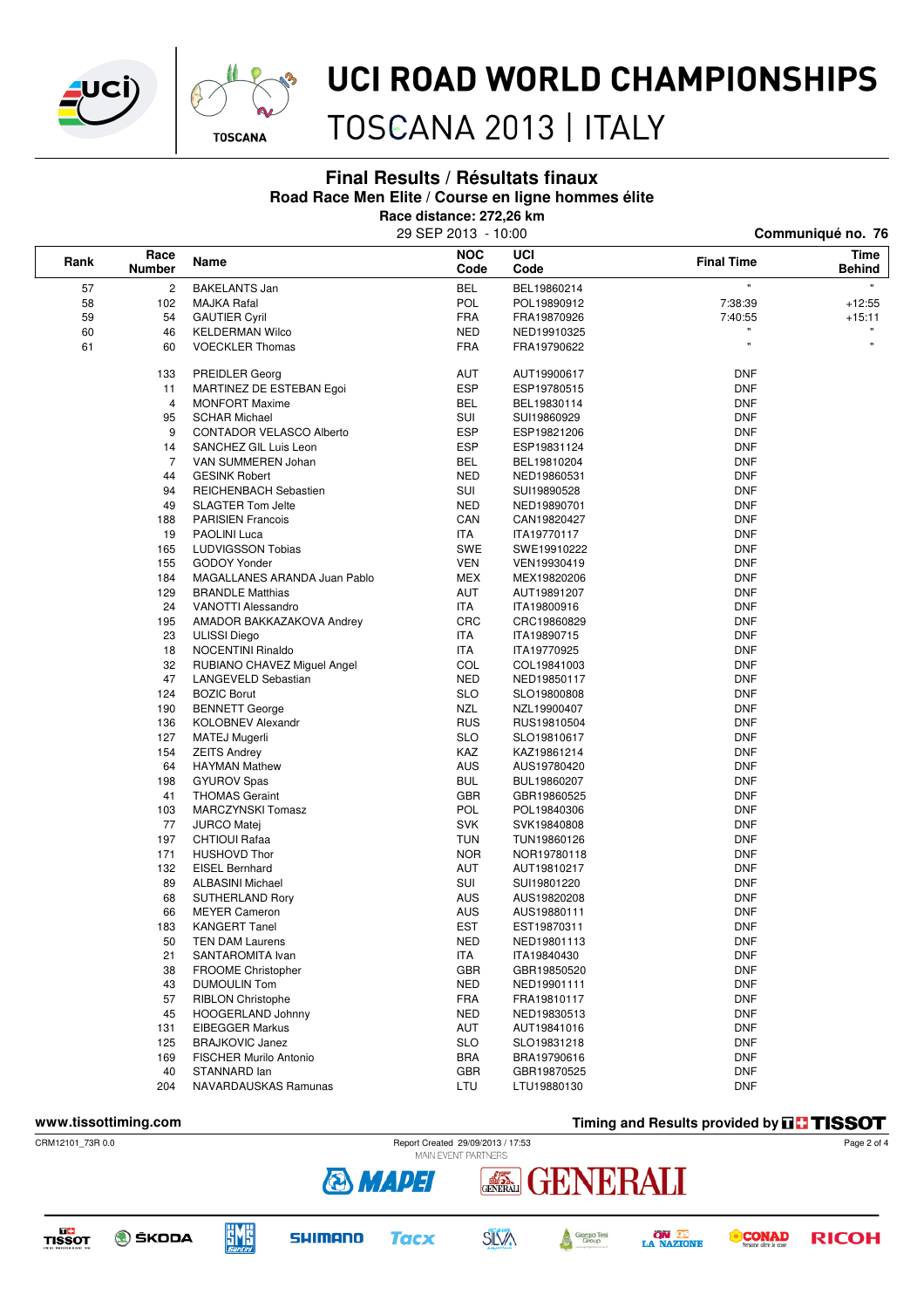

**Rank Race**



## UCI ROAD WORLD CHAMPIONSHIPS

TOSCANA 2013 | ITALY

**Final Results / Résultats finaux**

**Road Race Men Elite / Course en ligne hommes élite**

| Road Race Men Eine / Course en ligne nommes eine<br>Race distance: 272,26 km<br>29 SEP 2013 - 10:00<br>Communiqué no. 76 |                                        |            |             |            |  |  |  |  |
|--------------------------------------------------------------------------------------------------------------------------|----------------------------------------|------------|-------------|------------|--|--|--|--|
|                                                                                                                          |                                        |            |             |            |  |  |  |  |
| 104                                                                                                                      | NIEMIEC Przemyslaw                     | POL        | POL19800411 | <b>DNF</b> |  |  |  |  |
| 26                                                                                                                       | <b>ACEVEDO CALLE Janier</b>            | COL        | COL19851206 | <b>DNF</b> |  |  |  |  |
| 33                                                                                                                       | SARMIENTO TUNAROSA Jose Cayetano       | COL        | COL19870328 | <b>DNF</b> |  |  |  |  |
| 31                                                                                                                       | <b>QUINTANA ROJAS Nairo Alexander</b>  | COL        | COL19900204 | DNF        |  |  |  |  |
| 126                                                                                                                      | <b>KOREN Kristijan</b>                 | <b>SLO</b> | SLO19861125 | <b>DNF</b> |  |  |  |  |
| 120                                                                                                                      | <b>KHRIPTA Andriy</b>                  | <b>UKR</b> | UKR19861129 | <b>DNF</b> |  |  |  |  |
| 115                                                                                                                      | <b>MARTIN Daniel</b>                   | IRL        | IRL19860820 | <b>DNF</b> |  |  |  |  |
| 193                                                                                                                      | <b>KUSZTOR Peter</b>                   | <b>HUN</b> | HUN19841227 | <b>DNF</b> |  |  |  |  |
| 92                                                                                                                       | <b>FRANK Mathias</b>                   | SUI        | SUI19861209 | <b>DNF</b> |  |  |  |  |
| 3                                                                                                                        | <b>LEUKEMANS Bjorn</b>                 | <b>BEL</b> | BEL19770701 | <b>DNF</b> |  |  |  |  |
| 70                                                                                                                       | <b>BUSCHE Matthew</b>                  | <b>USA</b> | USA19850509 | <b>DNF</b> |  |  |  |  |
| 86                                                                                                                       | NOVAK Jakub                            | CZE        | CZE19901230 | <b>DNF</b> |  |  |  |  |
| 65                                                                                                                       | <b>MATTHEWS Michael</b>                | <b>AUS</b> | AUS19900926 | <b>DNF</b> |  |  |  |  |
| 159                                                                                                                      | <b>SEQUERA Pedro</b>                   | <b>VEN</b> | VEN19910707 | <b>DNF</b> |  |  |  |  |
| 168                                                                                                                      | <b>ANDRIATO Rafael</b>                 | <b>BRA</b> | BRA19871020 | <b>DNF</b> |  |  |  |  |
| 134                                                                                                                      | <b>ZOIDL Riccardo</b>                  | AUT        | AUT19880408 | <b>DNF</b> |  |  |  |  |
| 75                                                                                                                       | <b>TALANSKY Andrew</b>                 | <b>USA</b> | USA19881123 | <b>DNF</b> |  |  |  |  |
| 182                                                                                                                      | <b>JOEAAR Gert</b>                     | <b>EST</b> | EST19870709 | <b>DNF</b> |  |  |  |  |
| 196                                                                                                                      | <b>OBANDO BRENES Gregory</b>           | <b>CRC</b> | CRC19880421 | <b>DNF</b> |  |  |  |  |
| 10                                                                                                                       | <b>HERRADA LOPEZ Jose</b>              | <b>ESP</b> | ESP19851001 | DNF        |  |  |  |  |
| 167                                                                                                                      | <b>REGUIGUI Youcef</b>                 | <b>ALG</b> | ALG19900109 | <b>DNF</b> |  |  |  |  |
| 162                                                                                                                      | <b>KWOK Ho Ting</b>                    | <b>HKG</b> | HKG19880226 | <b>DNF</b> |  |  |  |  |
| 80                                                                                                                       | <b>TYBOR Patrik</b>                    | <b>SVK</b> | SVK19870916 | <b>DNF</b> |  |  |  |  |
| 121                                                                                                                      | KONONENKO Mykhaylo                     | <b>UKR</b> | UKR19871030 | <b>DNF</b> |  |  |  |  |
| 85                                                                                                                       | <b>KOZUBEK Stanislav</b>               | CZE        | CZE19800609 | <b>DNF</b> |  |  |  |  |
| 87                                                                                                                       | <b>RABON Frantisek</b>                 | CZE        | CZE19830926 | <b>DNF</b> |  |  |  |  |
| 163                                                                                                                      | <b>KESSIAKOFF Fredrik Carl Wilhelm</b> | <b>SWE</b> | SWE19800517 | <b>DNF</b> |  |  |  |  |
| 180                                                                                                                      | JANSE VAN RENSBURG Reinardt            | <b>RSA</b> | RSA19890203 | <b>DNF</b> |  |  |  |  |
| 36                                                                                                                       | <b>CUMMINGS Stephen</b>                | <b>GBR</b> | GBR19810319 | DNF        |  |  |  |  |
| 37                                                                                                                       | <b>EDMONDSON Joshua</b>                | <b>GBR</b> | GBR19920706 | <b>DNF</b> |  |  |  |  |
| 207                                                                                                                      | <b>TAMOURIDIS Ioannis</b>              | GRE        | GRE19800603 | <b>DNF</b> |  |  |  |  |
| 106                                                                                                                      | SYLWESTER Szmyd                        | <b>POL</b> | POL19780302 | <b>DNF</b> |  |  |  |  |
| 199                                                                                                                      | RAGONESSI Jose                         | ECU        | ECU19841211 | <b>DNF</b> |  |  |  |  |
| 208                                                                                                                      | <b>VEIKKANEN Jussi</b>                 | FIN        | FIN19810329 | <b>DNF</b> |  |  |  |  |
| 160                                                                                                                      | <b>VARGAS Freddy</b>                   | <b>VEN</b> | VEN19821027 | <b>DNF</b> |  |  |  |  |
| 158                                                                                                                      | RODRIGUEZ Jackson                      | <b>VEN</b> | VEN19850225 | <b>DNF</b> |  |  |  |  |
| 156                                                                                                                      | <b>MONSALVE Yonathan</b>               | <b>VEN</b> | VEN19890620 | <b>DNF</b> |  |  |  |  |
| 147                                                                                                                      | <b>TEKLEHAYMANOT Daniel</b>            | ERI        | ERI19881110 | <b>DNF</b> |  |  |  |  |
| 179                                                                                                                      | <b>IMPEY Daryl</b>                     | <b>RSA</b> | RSA19841206 | <b>DNF</b> |  |  |  |  |
| 39                                                                                                                       | <b>ROWE Luke</b>                       | <b>GBR</b> | GBR19900310 | DNF        |  |  |  |  |
| 67                                                                                                                       | <b>PORTE Richie</b>                    | AUS        | AUS19850130 | <b>DNF</b> |  |  |  |  |
| 176                                                                                                                      | <b>LUKSEVICS Viesturs</b>              | LAT        | LAT19870416 | <b>DNF</b> |  |  |  |  |
| 91                                                                                                                       | <b>ELMIGER Martin</b>                  | SUI        | SUI19780923 | <b>DNF</b> |  |  |  |  |
| 53                                                                                                                       | <b>BARGUIL Warren</b>                  | <b>FRA</b> | FRA19910128 | <b>DNF</b> |  |  |  |  |
| 69                                                                                                                       | <b>TANNER David</b>                    | <b>AUS</b> | AUS19840930 | <b>DNF</b> |  |  |  |  |
| 97                                                                                                                       | <b>ZAUGG Oliver</b>                    | SUI        | SUI19810509 | <b>DNF</b> |  |  |  |  |
| 63                                                                                                                       | <b>EVANS Cadel</b>                     | <b>AUS</b> | AUS19770214 | <b>DNF</b> |  |  |  |  |
| 15                                                                                                                       | SANCHEZ GONZALEZ Samuel                | ESP        | ESP19780205 | <b>DNF</b> |  |  |  |  |
| 111                                                                                                                      | <b>NERZ Dominik</b>                    | GER        | GER19890825 | <b>DNF</b> |  |  |  |  |
| 101                                                                                                                      | <b>KWIATKOWSKI Michal</b>              | <b>POL</b> | POL19900602 | <b>DNF</b> |  |  |  |  |
| 84                                                                                                                       | <b>HUNAL Martin</b>                    | CZE        | CZE19890908 | <b>DNF</b> |  |  |  |  |
| 186                                                                                                                      | RANGEL ZAMARRON Hector Hugo            | MEX        | MEX19800829 | <b>DNF</b> |  |  |  |  |
| 73                                                                                                                       | PHINNEY Taylor                         | <b>USA</b> | USA19900627 | <b>DNF</b> |  |  |  |  |
| 76                                                                                                                       | VAN GARDEREN Tejay                     | <b>USA</b> | USA19880812 | DNF        |  |  |  |  |
| 206                                                                                                                      | <b>JUNGELS Bob</b>                     | <b>LUX</b> | LUX19920922 | <b>DNF</b> |  |  |  |  |
| 175                                                                                                                      | ROGINA Radoslav                        | CRO        | CRO19790303 | <b>DNF</b> |  |  |  |  |

**www.tissottiming.com Timing and Results provided by THSSOT**